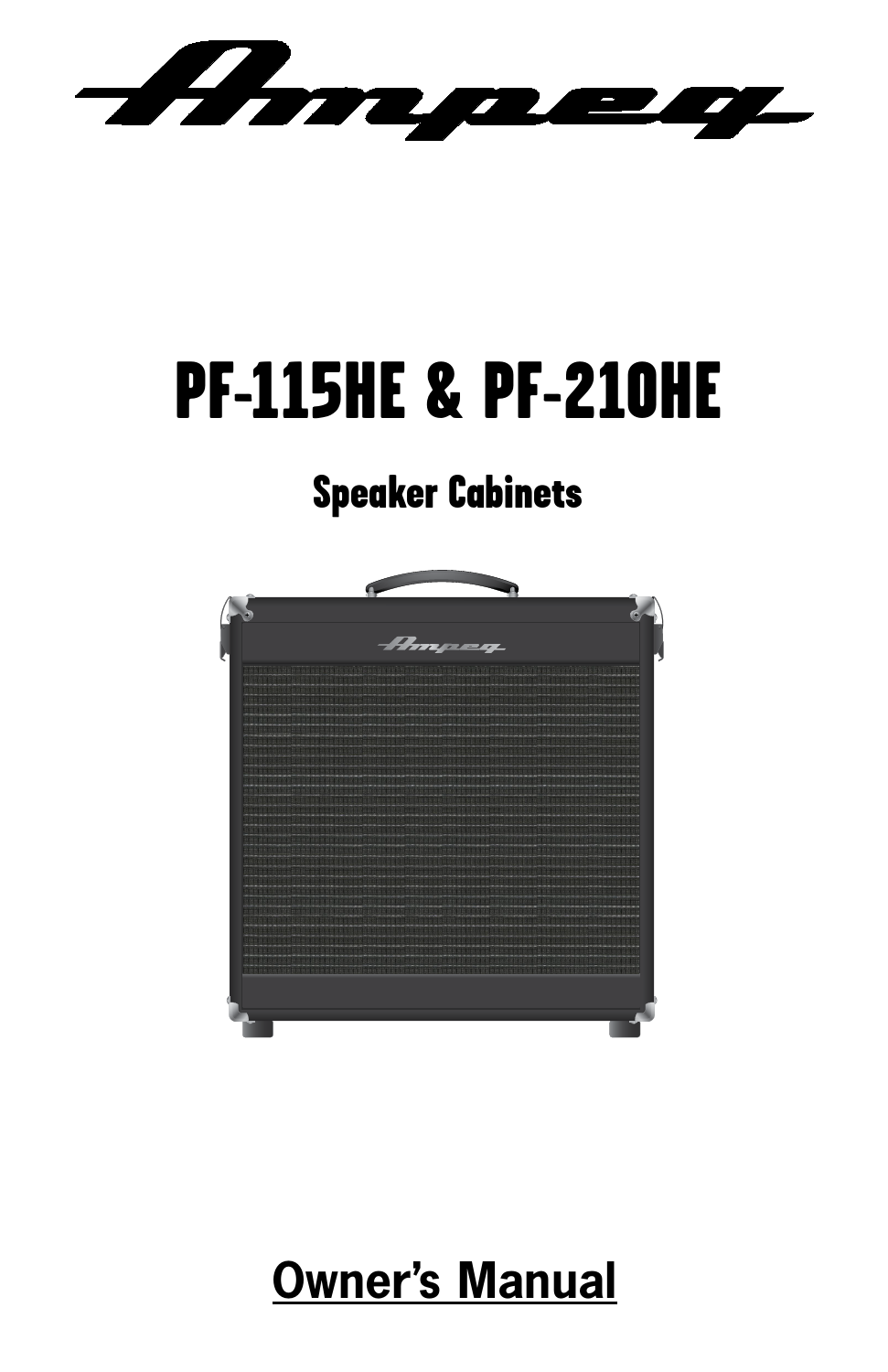### **Important Safety Instructions**

- 1. Read, follow, and keep these instructions. Heed all warnings.
- 2. This speaker is capable of producing high sound pressure levels that may cause permanent hearing damage. User caution is advised and ear protection is recommended during use.
- 3. This speaker is designed for use on a sturdy, level surface. Whenever stacking speaker cabinets, do not stack more than two high.
- 4. Speaker cables are a tripping hazard and must be routed out of traffic areas and away from any possible accidental contact.
- 5. Do not expose this speaker to rain or moisture. Do not place liquid filled containers on this speaker. Clean only with a dry cloth.
- 6. Repair or service of this speaker should be performed only by qualified personnel.

#### **Introduction**

Portable. Powerful. Sexy. Ampeg designed and built the original Portaflex Series over 50 years ago. Congratulations are in order – for today, in your hands, is the new-and-improved **Portaflex!** 

Featuring a high frequency horn with 3-position switch, four removable casters and a stylish top handle and black diamond tolex, these Eminence-loaded cabinets can handle up to 450W of power!

Don't stop now! Your Portaflex cabinet is an ideal companion to the Ampeg PF-350 or Ampeg PF-500 amplifier, available separately.

Like all Ampeg products, your Portaflex cabinet is designed by musicians and built using only the best of components. Each cabinet is tested to confirm that it meets our specifications, and we believe that this cabinet is the absolute best that it can be.

In order to get the most out of your new cabinet, please read this manual before you begin playing.

#### And **thank you** for choosing Ampeg.

Here are some of the features packed into your new Ampeg Portaflex speaker cabinet:

- Designed as a stack with a Portaflex amplifier (available separately)
- Aligned screw holes and clasps allow secure stacking of a Portaflex amplifier
- Loaded with Eminence speaker(s) for high quality sound
- Equipped with a high frequency horn and a 3-position switch
- Two paralleled 1/4" TS input and output jacks
- Nominal impedance: 8 ohms
- Power handling: 450W rms
- Four removable casters
- Stylish top handle and black diamond pattern tolex
- Flip-top functionality allows for compact and secure transport of cabinet and Portaflex
- *2* head (available separately)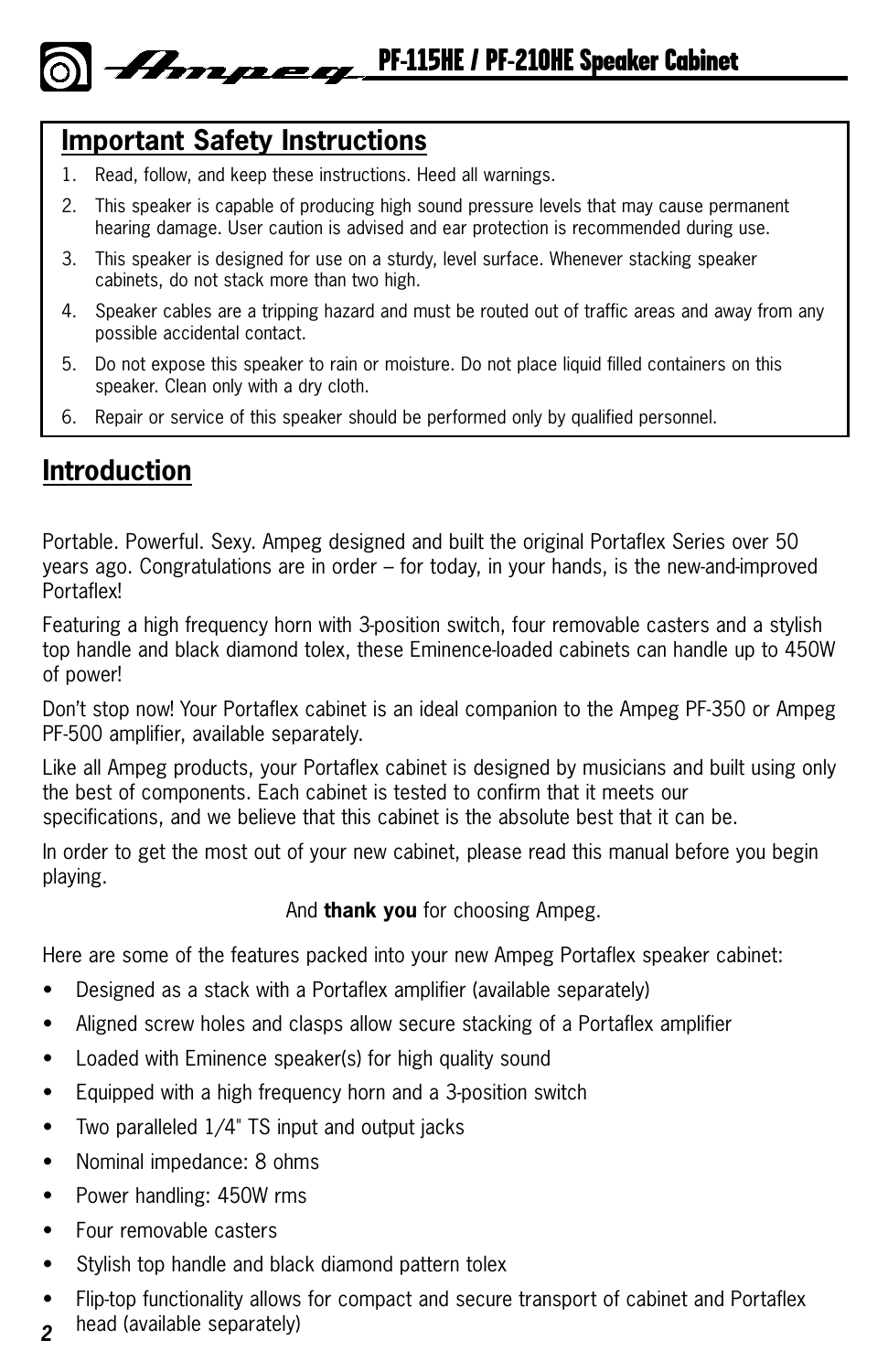PF-115HE / PF-210HE Speaker Cabinet Hmpeg.

**Rear Panel Connector Plate**



**1. 1/4" TS Full Range Input / Output Jacks:** The jackplate features two 1/4" jacks wired in parallel, allowing easy daisy-chaining from one speaker to another. Each of the jacks may be used as an input or a through connection.

Connect the speaker-level output of your amplifier to the cabinet's input jack using a good quality (non-shielded) speaker cable (included). *Never use (shielded) instrument cable to connect speakers to an amplifier.*

You can utilize the unused jack as an output/through jack to connect a second 8 ohm speaker cabinet in parallel. This will present a total load of 4 ohms to the amplifier.

- **2. High Frequency Horn Level Switch:** The three-position HF Horn switch allows for:
	- Full high frequency output (0 setting)
	- High frequencies reduced by 6 dB (-6 setting)
	- Horn shutoff (off setting)

#### **System Block Diagrams**





**PF-115HE PF-210HE**